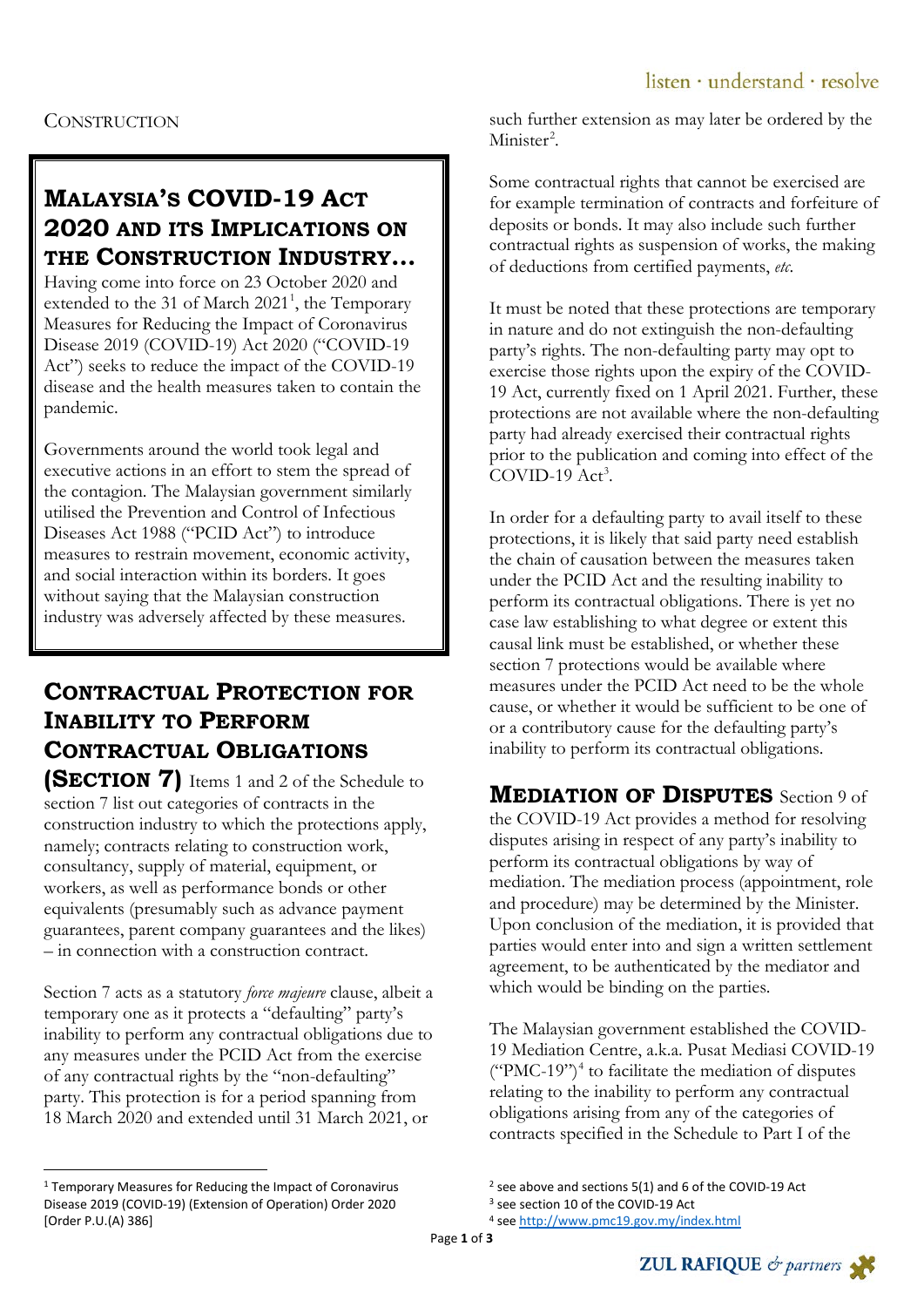COVID-19 Act for dispute sums not exceeding MYR500,000.00. Depending on the sum in dispute, the mediation process is fully or partially subsidised at different rates to assist the less economically able to partake in the mediation process.

**LIMITATION** Part III of the COVID-19 Act. modified the Limitation Act 1953 on the expiry of any limitation period between 18 March 2020 and 31 August 2020 to 31 December 2020. This provision in Part III has not been extended in the Temporary Measures for Reducing the Impact of Coronavirus Disease 2019 (COVID-19) (Extension of Operation) Order 2020<sup>[5](#page-1-0)</sup>.

# **LIQUIDATED ASCERTAINED**  DAMAGES ("LAD") Developer-Purchaser

LAD: Section 35(1) of the COVID-19 Act excludes the period between 18 March 2020 and 31 August 2020 from the calculation of liquidated damages for a developer's failure to deliver vacant possession of housing accommodation to purchasers.

Developer/Employer–Contractor LAD: Unlike its Singaporean equivalent, the Malaysian COVID-19 Act limits the exclusion from the calculation of LAD purely to contracts between purchasers and developers under the Housing Development (Control and Licensing) Act 1966. There is no corresponding protection afforded to contractors for the purpose of calculating their LAD liability to their employers under the construction contracts.

**DEFECT LIABILITY PERIOD** Section 36 of the COVID-19 Act provides that for the purpose of calculating the defect liability period after vacant possession of housing accommodation or the time for the developer to repair or make good defects, shrinkages and other faults, the period between 18 March 2020 and 31 August 2020 shall be excluded. This exclusion period may be extended up to 31 December 2020 by the Minister upon application by purchasers<sup>[6](#page-1-0)</sup>. In other words, this tantamounts to an extension of the period during which purchasers of housing accommodation may require the developer to rectify any defects in their property.

### **POTENTIAL SHORTCOMINGS OF THE COVID-19 ACT** There are some

shortcomings in the COVID-19 Act, namely:-

- (a) Delay: The implementation of measures to contain the COVID-19 pandemic began with the Movement Control Order ("MCO") on 18 March 2020, yet the COVID-19 Act was only gazetted and came into operation on 23 October 2020 – a delay of over seven months. Furthermore, the savings provision under section 10 validates any exercise of contractual rights prior to the publication of the COVID-19 Act. This inordinate delay has no doubt already resulted in substantial harm to numerous participants in the construction industry who were not afforded these protections in a timely manner.
- (b) Limited scope of application: The protections under section 7 only apply where the inability to carry out contractual obligations arise due to measures specifically taken under the PCID Act. The Act fails to consider the global nature of the construction industry with international manufacturing, supply chains and foreign talent and services required for certain projects. It may well be the case that regulatory/executive actions are taken in foreign jurisdictions that result in the inability to carry out certain works. In this case, the protections under section 7 would not be available to a defaulting party incapable of carrying out construction activity due to foreign governmental action.
- (c) Mediation a toothless tiger: Whilst section 9 of the Act avails disputing parties to mediation, there is no final adjudicator or umpire to make any determinations. Mediation may be impotent where a defaulting party has no incentive to settle since they may kick the can down the road in light of the protections afforded, especially since the mediation process is entirely voluntary.
- (d) Extension of the Defect Liability Period: The COVID-19 Act extends the defect liability period for housing accommodation covered under the Housing Development (Control and Licensing) Act 1966. However, there is no

<sup>6</sup> see sections 36(2) and (3) of the COVID-19 Act



<span id="page-1-0"></span> <sup>5</sup> [Order P.U.(A) 386]